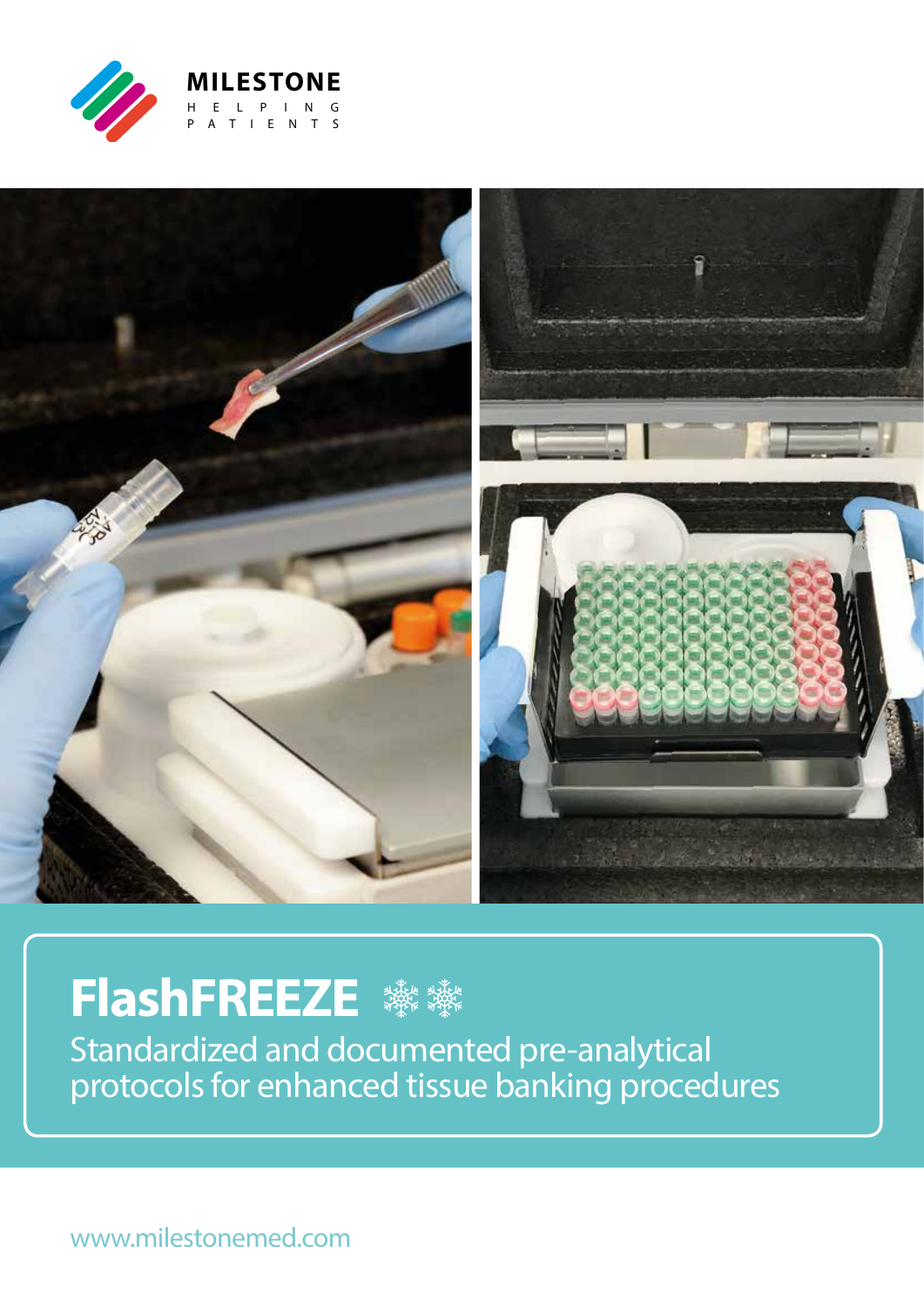### **NEED GOOD RESULTS? START WITH A GOOD PREPARATION**

#### **THE PROBLEM**

Human biospecimens have been collected and stored for over 100 years, and today, more than of 300 million biospecimens are warehoused in freezers or stored in other formats such as paraffin-embedded tissue blocks<sup>1</sup>. However, over the past decade or so it has become clear that the great majority of biospecimens stored in the world's biorepositories may not be suited for the state-of-the-art genomics, proteomics, metabolomics, and other bioanalytical technologies used today to search for cancer-related biomarkers.

The irreproducibility of many reported biomarkers is due at least in part to the fact that the biospecimens utilized are often procured using different collection, processing and storage techniques<sup>2</sup>.

Such variability can lead to significant differences in the biospecimen's molecular integrity.

### **THE SOLUTION**

To overcome some of these difficulties, Milestone has developed the FlashFREEZE unit to standardize the flash freezing processing step of biospecimens. With FlashFREEZE, it is now possible to carry out evidence-based freezing protocols on biospecimens with the full documentation needed for QA purposes.

### **FlashFREEZE. THIS IS HOW FLASH FREEZING SHOULD BE**

### **High safety standards**

- No liquid nitrogen, no isopentane
- Histology grade ethanol is used as a heat transfer fluid and is suitable for non-contact freezing procedures of biospecimens or fluids

### **High flexibility**

- Suitable for freezing 24/48/96 well plates or random biospecimens
- Flash freeze vials with a volume of up to 50ml

### **Full automation**

- Programmable freezing temperatures down to -80°C
- $\triangleright$  Programmable length of the freezing step

### **Fully documentable**

Software upgrading and download of event logs through the USB port

*2 International Approaches to Advancing Biospecimen Science. Helen M. More et all. Cancer Epidemiol Biomarkers Prev. May 2011; 20(5): 729-732 1 Eiseman E, Haga S. A Handbook of Human Tissue Sources. Santa Monica, CA: RAND Corporation; 2000*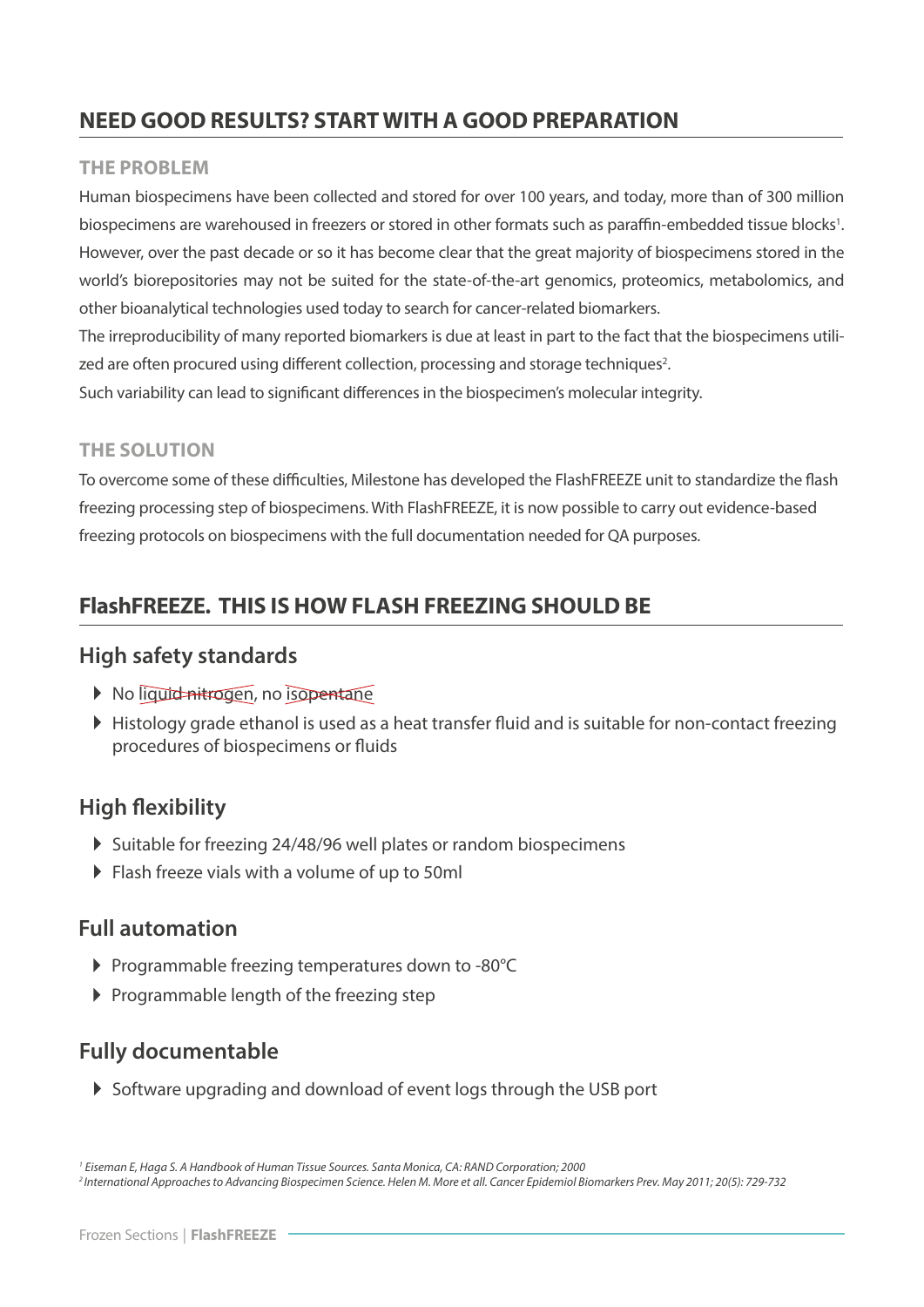### **FLASH FREEZING OF RANDOM CRYOVIALS**



1 The FlashFREEZE kit included in the package.



Place the biospecimen inside **2** the properly identified cryovial.



**3** Set the cryovial in the random sieve-type holder and immerse it in the fluid tank.



4 Set the metal plate in the tank. Place the metal cover on top of the fluid tank.



Close the cover and start the timer. After the set time (approximately 120 seconds), reverse the procedure. **5**



Frozen biospecimens are stored **6** in the 12 position cryovial storage holder. (optional)



Up to 25 cryovials can be **7** simultaneously frozen.



A metal plate is placed on top. **8**



Vials of up to 50 ml are easily **9**frozen.

#### **FLASH FREEZING OF MICROTITER PLATES**







The rack holder accepts 24/48/96-well plates. The procedure is the same for random biospecimens.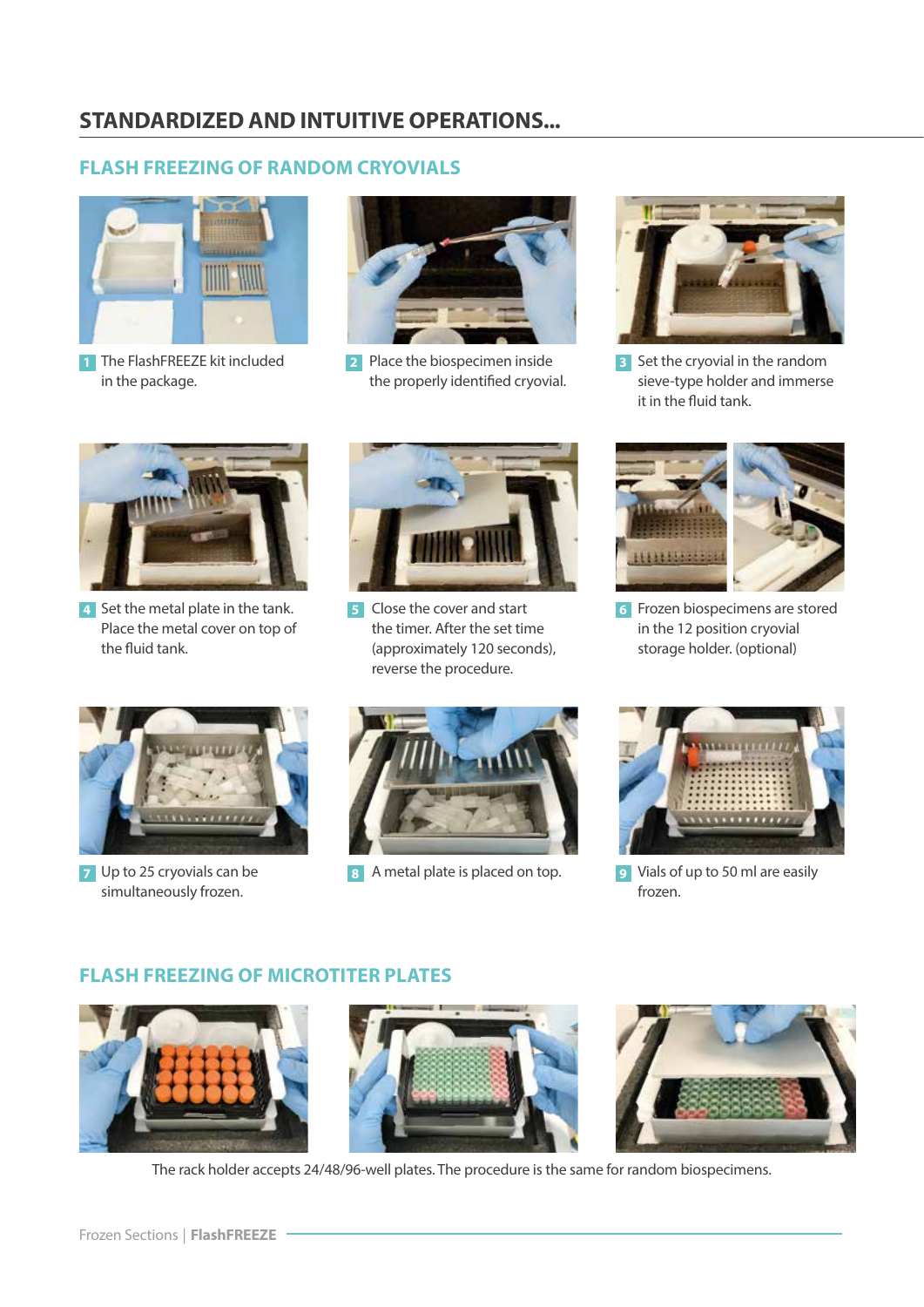### **FREEZING OF CRYOMOLDSTM\***



**1** The cryomold kit (optional) allows to carry out standardized flash freezing.



2 Set the cryomolds in the holder and place the specimens in each cryomold.



Fill the cryomold with the **3** Milestone MCC compound.



Position each cryomold in **4** the slide-in holder.



Place the slide-in holder on top **5** of the tank. The fluid inside the set level tank freezes only the mold without contaminating the specimen.



After the freezing time has **6** expired, take out the slide-in holder.



Slide the cryomolds from **7** the holder.



8 Store the cryomolds in the 6 position holder.

FlashFREEZE has been designed, tested, and manufactured to operate without using isopentane or similar extremely toxic and dangerous fluids.

*\* Tissue-Tek® Cryomold® Molds/Adapters, are registered Trademarks of Sakura® Finetek*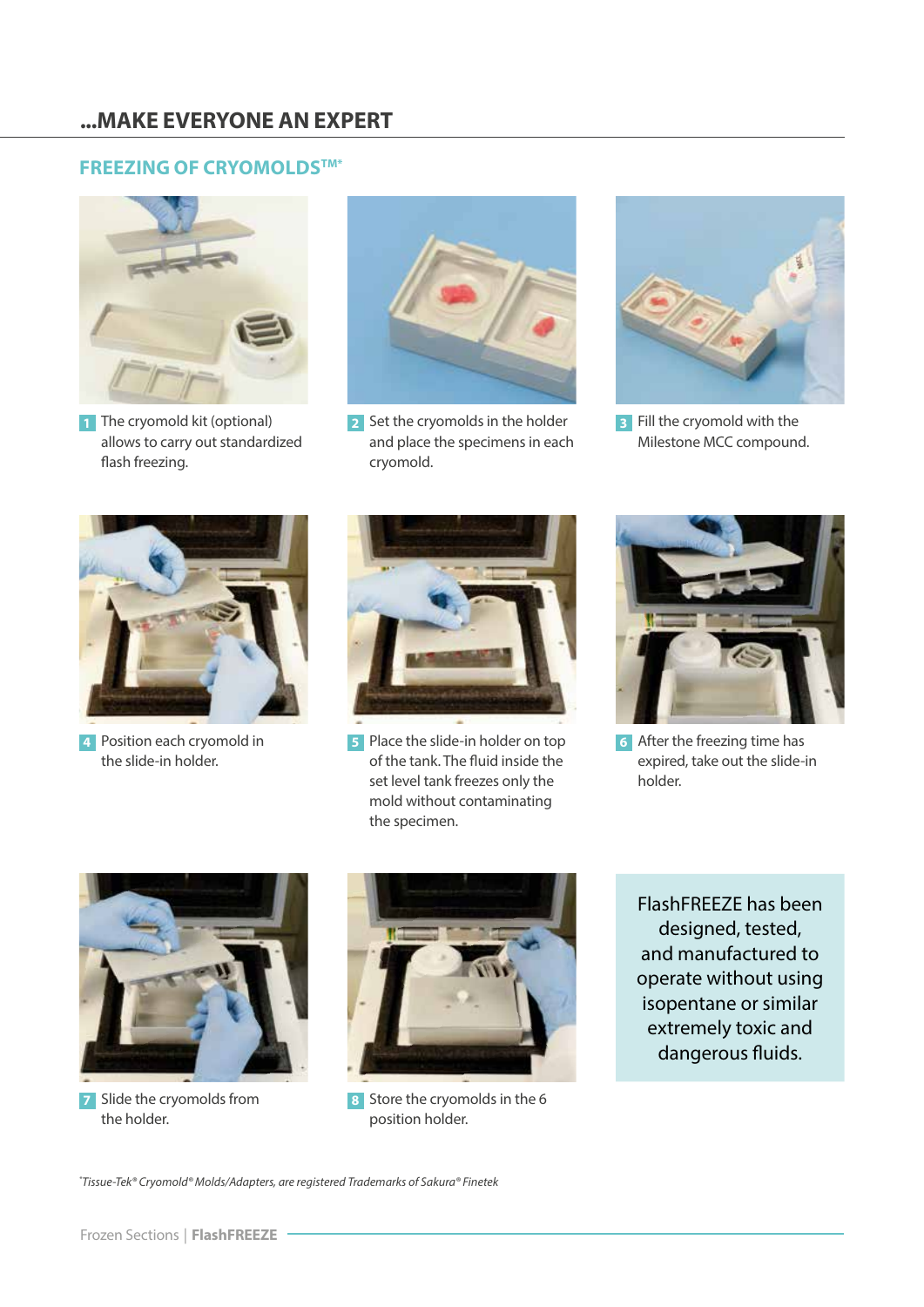### **WHAT SETS FlashFREEZE APART ?**

The unique combination of a non-toxic heat transfer fluid with a state-of-the-art Stirling cooling device at -80°C allows standardized and documented flash freezing protocols.

 $80^{\circ}$